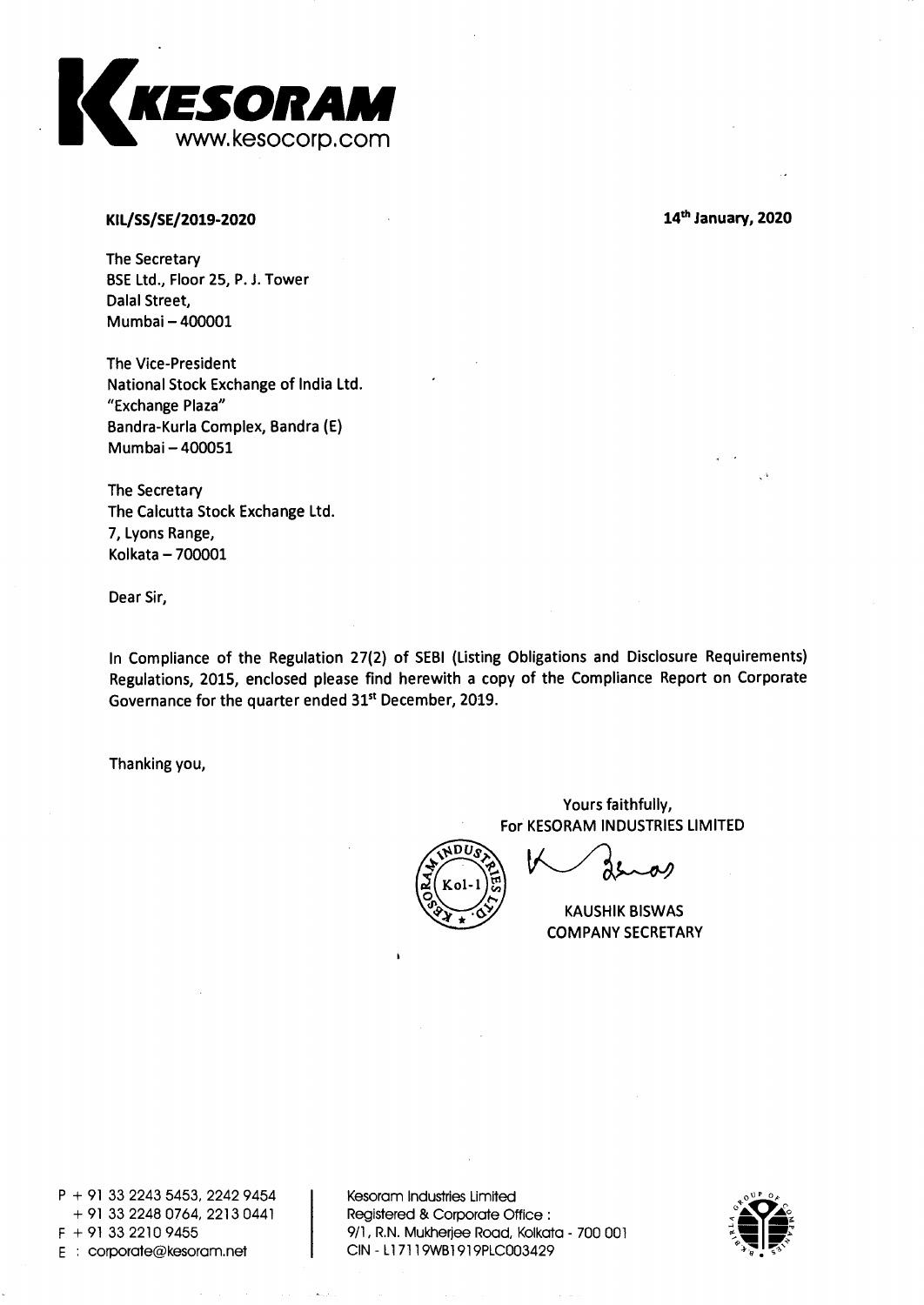## Name of Listed Entity : **KESORAM INDUSTRIES LIMITED**

1. Name of Listed Entity : **RESORAM II**<br>2. Quarter ending : **DECEMBER, 2019** 

| I- Composition of Board of Directors |                                |                                       |                                                                                                       |                                              |                                                                                        |                       |                                        |               |                                                                                                                                     |                                                                                                                                                                 |                                                                                                                                                                                                                            |                                                                                                                                                                                            |
|--------------------------------------|--------------------------------|---------------------------------------|-------------------------------------------------------------------------------------------------------|----------------------------------------------|----------------------------------------------------------------------------------------|-----------------------|----------------------------------------|---------------|-------------------------------------------------------------------------------------------------------------------------------------|-----------------------------------------------------------------------------------------------------------------------------------------------------------------|----------------------------------------------------------------------------------------------------------------------------------------------------------------------------------------------------------------------------|--------------------------------------------------------------------------------------------------------------------------------------------------------------------------------------------|
| <b>Title</b><br>(Mrl<br>i Ms)        | <b>Name of the Director</b>    | <b>PANS &amp; DIN</b>                 | Category<br>(Chairperson<br><b>Executive/Non-</b><br><b>Executive/</b><br>independent /<br>Nominee) & | <b>Initial Date of</b><br><b>Appointment</b> | Date of<br>Appointmen Cessation<br>t in Current<br>Term (Date<br>of Re-<br>appointment | Date of               | Tenure of<br>Director (in<br>months) * | Date of Birth | No. of<br>directorship in<br>listed entities<br>including this<br>listed entity<br>llin reference to<br><b>Regulation</b><br>17A(1) | No of<br>Independent<br>Directorship in<br>listed entities<br>Including this<br>listed entity<br>lin reference to<br><b>proviso</b> to<br>requiation<br>17A(1)] | <b>Number of</b><br>memberships in Chairperson in<br><b>Audit/</b><br><b>Stakeholder</b><br>Committee (s)<br>including this<br>listed entity<br><b>KRefer</b><br>Regulation 26(1) (Refer<br>Listina<br><b>Regulations)</b> | No of post of<br>Audit<br><b>Stakeholder</b><br>Committee held<br>In listed entities<br><b>Including this</b><br>listed entity<br>Requiation 26(1)<br>bf<br>Listina<br><b>Requiations)</b> |
| Mrs-                                 | Manjushree Khaitan             | <b>DIN-00055898</b><br>PAN-AGFPK0198L | Chairman / Non-<br>Executive / Non<br>Independent                                                     | 30-10-1998                                   | 19-07-2019                                                                             |                       |                                        | 24-12-1955    | -1                                                                                                                                  | 0                                                                                                                                                               | o                                                                                                                                                                                                                          | $\Omega$                                                                                                                                                                                   |
| Mr-                                  | Amitabha Jugalkishore<br>Ghosh | DIN-00055962<br>PAN-AAFPG7411C        | Non-Executive/<br>Independent                                                                         | 08-07-2014                                   | 26-07-2019                                                                             |                       | 65 months                              | 30-08-1930    | $\mathbf{2}$                                                                                                                        | $\overline{2}$                                                                                                                                                  | 1                                                                                                                                                                                                                          | $\blacktriangleleft$                                                                                                                                                                       |
| Mr-                                  | Kashi Prasad Khandelwal        | DIN-00748523<br>PAN-AETPK9443E        | Non-Executive/<br>independent                                                                         | 08-07-2014                                   | 26-07-2019                                                                             |                       | 65 months                              | 04-03-1951    | 4                                                                                                                                   | 4                                                                                                                                                               | Δ                                                                                                                                                                                                                          | $\mathbf{2}$                                                                                                                                                                               |
| Mr-                                  | Sudip Banerjee                 | <b>DIN-05245757</b><br>PAN-AANPB2951Q | Non-Executive/<br>Independent                                                                         | 08-07-2014                                   | 26-07-2019                                                                             |                       | 65 months                              | 01-02-1960    | 4                                                                                                                                   | 3                                                                                                                                                               | 3                                                                                                                                                                                                                          | $\mathbf o$                                                                                                                                                                                |
| Mr-                                  | Lee Seow Chuan                 | DIN-02696217<br>PAN-N-A-              | Non-Executive/<br>Independent                                                                         | 08-08-2014                                   | 12-12-2015                                                                             | ٠                     | 48 months                              | 05-10-1948    | -1                                                                                                                                  | $\mathbf{1}$                                                                                                                                                    |                                                                                                                                                                                                                            | $\circ$                                                                                                                                                                                    |
| Ms-                                  | <b>Jikyeong Kang</b>           | DIN-08045661<br>PAN-N-A-              | Non-Executive/<br><b>Independent</b>                                                                  | 10-01-2018                                   | 13-07-2018                                                                             | $\tilde{\phantom{a}}$ | 17 months                              | 22-10-1961    | $\blacktriangleleft$                                                                                                                | $\mathbf{1}$                                                                                                                                                    | 1                                                                                                                                                                                                                          | $\Omega$                                                                                                                                                                                   |



A.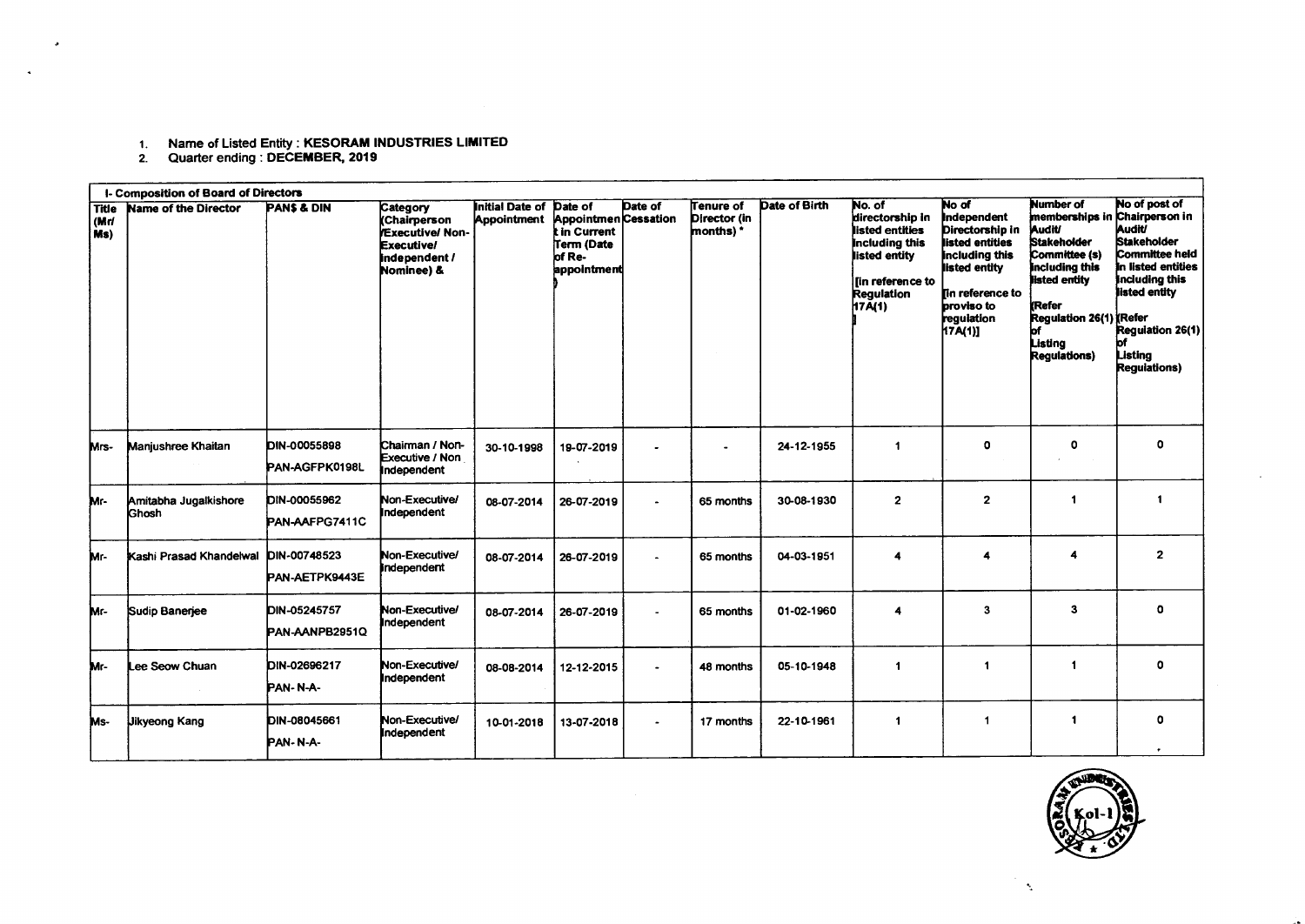| Mr-                                                                                                                                                                                                                                                                                                                                                                                                                                                                                                                                                                                                                                                                                                                       | Siddhartha Mohanty             | DIN-08058830<br>PAN-ACOPM1297R | Non Executive/<br>Nominee                  | 10-02-2018 | 26-07-2019 |  |  | 08-06-1963 |  |   | o        |
|---------------------------------------------------------------------------------------------------------------------------------------------------------------------------------------------------------------------------------------------------------------------------------------------------------------------------------------------------------------------------------------------------------------------------------------------------------------------------------------------------------------------------------------------------------------------------------------------------------------------------------------------------------------------------------------------------------------------------|--------------------------------|--------------------------------|--------------------------------------------|------------|------------|--|--|------------|--|---|----------|
| Mr-                                                                                                                                                                                                                                                                                                                                                                                                                                                                                                                                                                                                                                                                                                                       | Bhaskar Niyogi ***             | DIN-03494944<br>PAN-ABJPN0641C | Non Executive/<br>Nominee                  | 07-11-2019 |            |  |  | 20-08-1952 |  | ŋ | $\Omega$ |
| Mr-                                                                                                                                                                                                                                                                                                                                                                                                                                                                                                                                                                                                                                                                                                                       | Radhakrishnan<br>Padmalochanan | DIN-08284551<br>PAN-AAOPR4248M | <b>Executive / Whole-</b><br>time Director | 08-08-2019 |            |  |  | 04-02-1968 |  |   |          |
| Whether Regular chairperson appointed : Yes                                                                                                                                                                                                                                                                                                                                                                                                                                                                                                                                                                                                                                                                               |                                |                                |                                            |            |            |  |  |            |  |   |          |
| Whether Chairperson is related to managing director or CEO : N.A.                                                                                                                                                                                                                                                                                                                                                                                                                                                                                                                                                                                                                                                         |                                |                                |                                            |            |            |  |  |            |  |   |          |
| \$PAN of any director would not be displayed on the website of Stock Exchange<br>& Category of directors means executive/non-executive/independent/Nominee- if a director fits into more than one category write all categories separating them with hyphen<br>* to be filled only for Independent Director- Tenure would mean total period from which Independent director is serving on Board of directors of the listed entity in continuity without any cooling off period-<br>** For the purpose of clarity, a Director counted as Chairman/Chairperson of a Committee has not been again counted as a Member of the Committee in which he/she is a counted Chairman/Chairperson.<br>*** Appointed w.e.f. 07-11-2019 |                                |                                |                                            |            |            |  |  |            |  |   |          |

 $\sim 10^7$ 

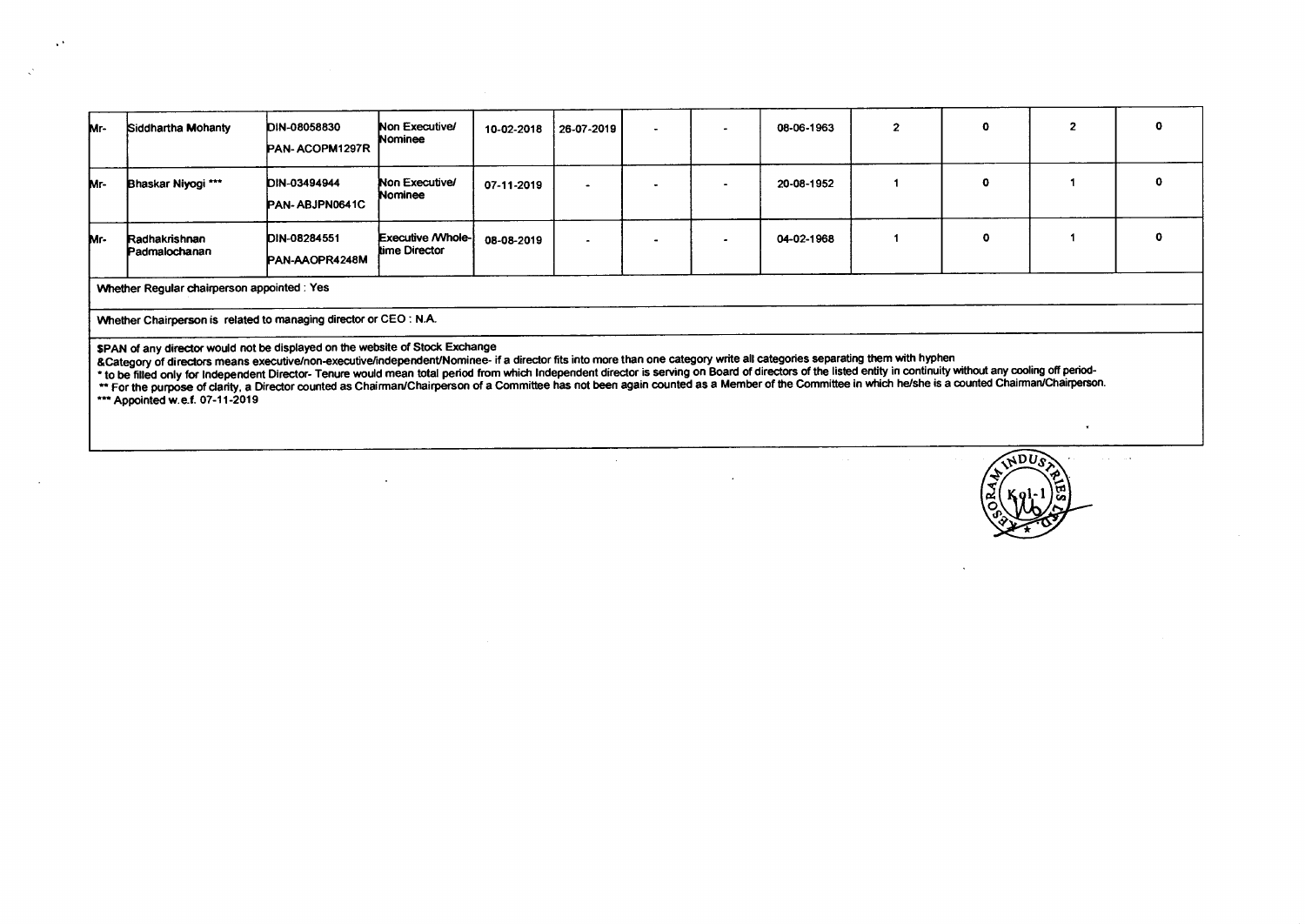| II- Composition of Committees                                                                                                                                                |                                                                                              |                                                                                                                             |                                       |                               |                                                                            |                        |                                        |  |
|------------------------------------------------------------------------------------------------------------------------------------------------------------------------------|----------------------------------------------------------------------------------------------|-----------------------------------------------------------------------------------------------------------------------------|---------------------------------------|-------------------------------|----------------------------------------------------------------------------|------------------------|----------------------------------------|--|
| <b>Name of Committee</b>                                                                                                                                                     | Whether<br>Regular<br>chairperson<br>appointed                                               | Name of Committee members                                                                                                   |                                       |                               | Category (Chairperson/Execu tive/Non-<br>Executive/independent/Nominee) \$ | Date of<br>Appointment | Date of Cessation                      |  |
| 1- Audit Committee                                                                                                                                                           | Yes<br>Amitabha Jugalkishore Ghosh<br>Chairperson of Committee / Non-Executive / Independent |                                                                                                                             |                                       |                               |                                                                            | 24-03-2000             |                                        |  |
|                                                                                                                                                                              |                                                                                              | Kashi Prasad Khandelwal<br>Lee Seow Chuan<br>Sudip Banerjee<br><b>Jikyeong Kang</b><br>Siddhartha Mohanty<br>Bhaskar Nivogi |                                       |                               | Non-Executive / Independent                                                | 10-04-2012             |                                        |  |
|                                                                                                                                                                              |                                                                                              |                                                                                                                             |                                       |                               | Non-Executive / Independent                                                | 08-08-2014             |                                        |  |
|                                                                                                                                                                              |                                                                                              |                                                                                                                             |                                       |                               | Non-Executive / Independent                                                | 29-04-2014             |                                        |  |
|                                                                                                                                                                              |                                                                                              |                                                                                                                             |                                       |                               | Non-Executive / Independent                                                | 10-01-2018             |                                        |  |
|                                                                                                                                                                              |                                                                                              |                                                                                                                             |                                       |                               | Non-Executive / Nominee                                                    | 10-02-2018             |                                        |  |
|                                                                                                                                                                              |                                                                                              |                                                                                                                             |                                       |                               | Non-Executive / Nominee                                                    | 07-11-2019             |                                        |  |
| 2- Nomination &<br><b>Remuneration Committee</b>                                                                                                                             | <b>Yes</b>                                                                                   | Amitabha Jugalkishore Ghosh                                                                                                 |                                       |                               | Chairperson of Committee / Non-Executive / Independent                     | 10-04-2012             |                                        |  |
|                                                                                                                                                                              |                                                                                              | Kashi Prasad Khandelwal                                                                                                     |                                       |                               | Non-Executive / Independent                                                | 10-04-2012             |                                        |  |
|                                                                                                                                                                              |                                                                                              | Lee Seow Chuan                                                                                                              |                                       |                               | Non-Executive / Independent                                                | 08-08-2019             |                                        |  |
| 3- Risk Management                                                                                                                                                           |                                                                                              | N.A.                                                                                                                        |                                       |                               |                                                                            |                        |                                        |  |
| 4- Stakeholders Relationship<br>Committee'                                                                                                                                   | Yes                                                                                          | Kashi Prasad Khandelwal                                                                                                     |                                       |                               | Chairperson of Committee / Non-Executive / Independent                     | 08-07-2014             |                                        |  |
|                                                                                                                                                                              |                                                                                              | Sudip Banerjee                                                                                                              |                                       | Non-Executive / Independent   |                                                                            |                        | 01-04-2019                             |  |
|                                                                                                                                                                              |                                                                                              | Radhakrishnan Padmalochnnan                                                                                                 |                                       |                               | Executive / Whole-time Director                                            | 04-05-2018             |                                        |  |
| &Category of directors means executive/non-executive/independent/Nominee- if a director fits into more than one category write all<br>categories separating them with hyphen |                                                                                              |                                                                                                                             |                                       |                               |                                                                            |                        |                                        |  |
| III- Meeting of Board of Directors                                                                                                                                           |                                                                                              |                                                                                                                             |                                       |                               |                                                                            |                        |                                        |  |
| Date(s) of Meeting (if any) in the                                                                                                                                           |                                                                                              | Date(s) of Meeting (if any) in the                                                                                          | Whether requirement of<br>Quorum met* | Number of<br><b>Directors</b> |                                                                            | Number of independent  | Maximum gap between any                |  |
| previous quarter                                                                                                                                                             |                                                                                              | relevant quarter                                                                                                            |                                       |                               | present*                                                                   | directors present*     | two consecutive (in number<br>of days) |  |
| 8<br>19-07-2019<br>07-11-2019<br><b>Yes</b>                                                                                                                                  |                                                                                              |                                                                                                                             |                                       |                               |                                                                            |                        | 90 days (excluding both the days)      |  |
| 26-07-2019                                                                                                                                                                   |                                                                                              |                                                                                                                             |                                       |                               |                                                                            |                        |                                        |  |
| 08-08-2019                                                                                                                                                                   |                                                                                              |                                                                                                                             |                                       |                               |                                                                            |                        |                                        |  |
| he filled in poly for the current quarter me                                                                                                                                 |                                                                                              |                                                                                                                             |                                       |                               |                                                                            |                        |                                        |  |



 $\sim$ 

 $\mathcal{L}(\mathcal{L}(\mathcal{L}))$  and  $\mathcal{L}(\mathcal{L}(\mathcal{L}))$  . The contribution of the contribution of

**• to be filled in only for the current quarter meetings** 

the control of the control of the

 $\mathcal{L}^{\text{max}}$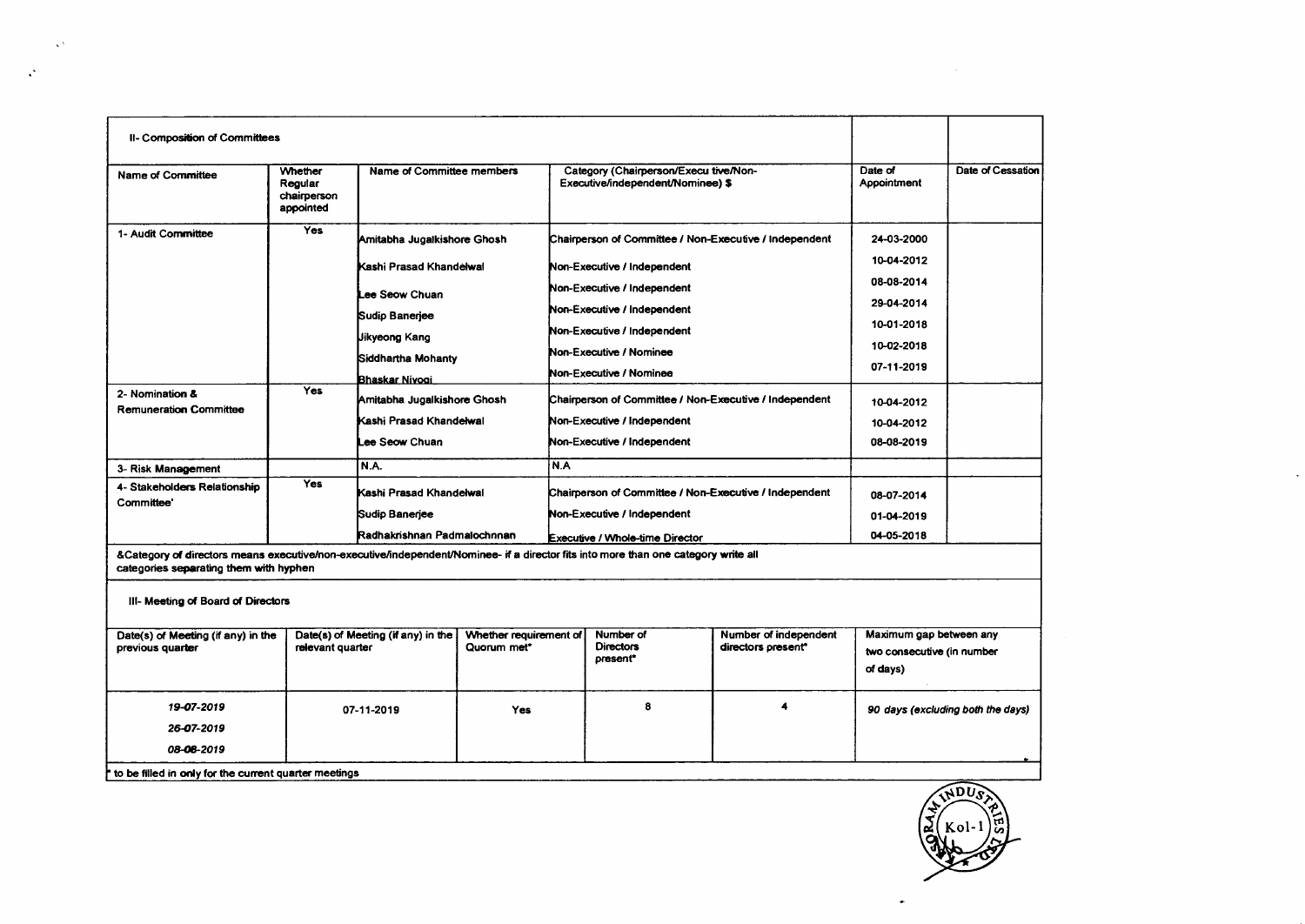| IV- Meetings of Committees                                                                                                          |                                                                    |                                           |                                             |         |                                                        |                                                                           |  |  |  |  |
|-------------------------------------------------------------------------------------------------------------------------------------|--------------------------------------------------------------------|-------------------------------------------|---------------------------------------------|---------|--------------------------------------------------------|---------------------------------------------------------------------------|--|--|--|--|
| Date(s) of meeting of the<br>committee in the<br>relevant quarter                                                                   | Whether requirement of<br>Quorum met (details)*                    | Number of<br><b>Directors</b><br>present* | Number of independent<br>directors present* | quarter | Date(s) of meeting of the<br>committee in the previous | Maximum gap between any two<br>consecutive meetings in number<br>of days* |  |  |  |  |
| 07-11-2019                                                                                                                          | 08-08-2019<br>4<br>6<br>Yes.                                       |                                           |                                             |         |                                                        | 90 days (excluding both the days)                                         |  |  |  |  |
| This information has to be mandatorily be given for audit committee, for rest of the committees giving this information is optional |                                                                    |                                           |                                             |         |                                                        |                                                                           |  |  |  |  |
|                                                                                                                                     | <sup>1</sup> to be filled in only for the current quarter meetings |                                           |                                             |         |                                                        |                                                                           |  |  |  |  |
| V- Related Party Transactions                                                                                                       |                                                                    |                                           |                                             |         |                                                        |                                                                           |  |  |  |  |
| Compliance status (Yes/No/NA)<br>Subject                                                                                            |                                                                    |                                           |                                             |         |                                                        |                                                                           |  |  |  |  |
| refer note below                                                                                                                    |                                                                    |                                           |                                             |         |                                                        |                                                                           |  |  |  |  |
| Yes<br>Whether prior approval of audit committee obtained                                                                           |                                                                    |                                           |                                             |         |                                                        |                                                                           |  |  |  |  |
|                                                                                                                                     |                                                                    |                                           |                                             |         |                                                        |                                                                           |  |  |  |  |

 $\sim 100$ 

 $\sim$ 

 $\mathbf{A}^{\mathbf{A}}$ 

 $\mathcal{L}$ 



 $\sim$